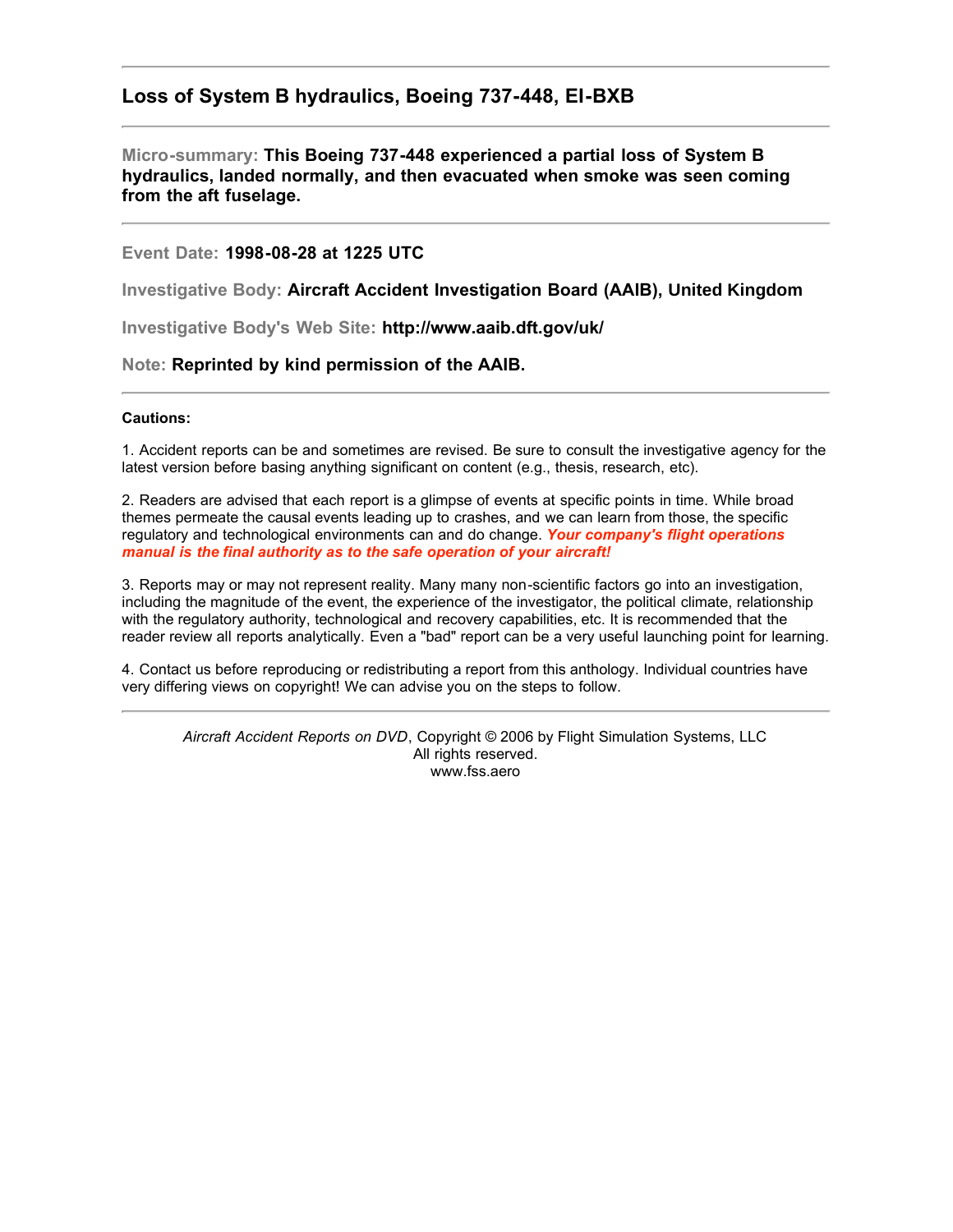# **Boeing 737-448, EI-BXB**

| AAIB Bulletin No: 6/99 Ref: EW/G98/08/42 | Category: 1.1 |
|------------------------------------------|---------------|
|------------------------------------------|---------------|

| <b>Aircraft Type and Registration:</b>          | Boeing 737-448, EI-BXB                                                                                                              |
|-------------------------------------------------|-------------------------------------------------------------------------------------------------------------------------------------|
| No & Type of Engines:                           | 2 CFM56 turbofan engines                                                                                                            |
| <b>Year of Manufacture:</b>                     | 1989                                                                                                                                |
| Date & Time (UTC):                              | 28 August 1998 at 1225 hrs                                                                                                          |
| Location:                                       | Runway 27L, London Heathrow Airport                                                                                                 |
| <b>Type of Flight:</b>                          | Public Transport (Passenger)                                                                                                        |
| <b>Persons on Board:</b>                        | Crew - 7 - Passengers - 152                                                                                                         |
| Injuries:                                       | Crew - None - Passengers - 2 (minor)                                                                                                |
| <b>Nature of Damage:</b>                        | B System hydraulic pump failed                                                                                                      |
| <b>Commander's Licence:</b>                     | Airline Transport Pilots Licence (Irish)                                                                                            |
| <b>Commander's Age:</b>                         | 46 years                                                                                                                            |
| <b>Commander's Flying</b><br><b>Experience:</b> | 12,292 hours (of which 6,182 were on type)                                                                                          |
|                                                 | Last 90 days - 190 hours                                                                                                            |
|                                                 | Last 28 days - 68 hours                                                                                                             |
| <b>Information Source:</b>                      | Aircraft Accident Report Form submitted by the pilot and<br>comprehensive Incident Investigation Report prepared by the<br>operator |

## **History of the Flight**

The flight had proceeded uneventfully from Cork to London Heathrow when, approaching the Ockham VOR, the Hydraulic and Master Caution lights flickered and extinguished. They then flickered again and the first officer informed the commander that the System B quantity was indicating 39%. The crew, despite having already acknowledged an outbound heading from Ockham towards the approach requested from ATC permission to take up a hold in order to assess the situation. Whilst the flight was holding, ATC were informed that the problem was associated with one hydraulic system. The appropriate checklist was completed. Flap 5 was selected and speed reduced to 180 kt. The crew had decided that the procedure was an abnormal one, as opposed to an emergency situation and therefore neither a 'Pan' nor 'Mayday' was declared. The Senior Cabin Crew Member (SCCM) was called to the flight deck and briefed that the landing would be normal, but at a slightly faster speed, and that the emergency services would be in attendance.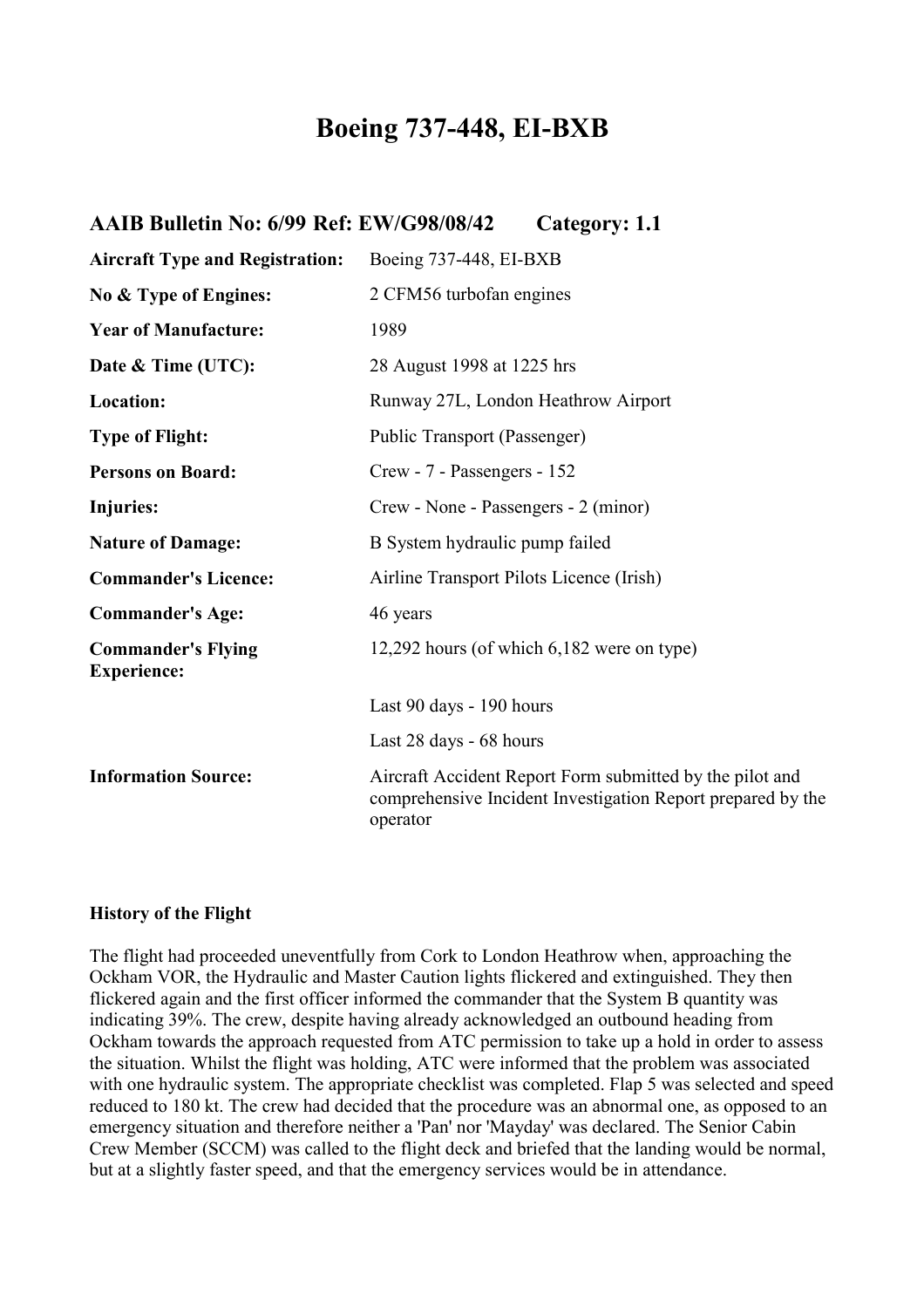Having briefed the SCCM the commander made a Public Address (PA) to the passengers informing them that part of the hydraulic system had failed and, as a consequence, the landing would be at a faster speed than normal. Furthermore, after landing, the aircraft would be attended by emergency vehicles. The crew informed ATC that they were ready for the approach and, in response to an ATC inquiry as to the range at which they wished to join the final approach, the crew requested 10 miles. Two aircraft were vectored to Runway 27L ahead of the flight and none behind it, in anticipation of the possibility of a blocked runway.

The crew were advised of a discrete frequency of 121.6 MHz for direct communication with the Rescue and Fire Fighting Services (RFSS). Following an auto coupled approach an uneventful landing was completed and  $80\%$  N<sub>1</sub> reverse thrust used with manual braking to bring the aircraft to a stop slightly beyond the normal turn-off point. With the aircraft at a stop the commander made a PA for passengers to 'remain in your seats, remain in your seats' (indicating to the cabin crew that an evacuation was not necessary). The first officer requested a thorough check of the landing gear and aircraft by the RFSS. The commander decided to shut down both engines and secure the aircraft as Fire Service personnel approached from many directions to carry out the inspection.

The crew were then informed by the RFSS of some smoke coming from the left side of the aircraft. The commander requested the first officer to confirm 'smoke' coming from the aircraft and the Fire Chief confirmed smoke coming from right side also. Based on this information the commander made the decision to evacuate the aircraft and informed the first officer of this decision. At the same time the SCCM came into the flight deck and, hearing the word evacuate, asked the commander if he wanted the aircraft evacuated. The commander said that he did and returned to completing the checklist, while the SCCM returned to the cabin and made the following PA 'cabin crew evacuate the aircraft'. (CCMs in the aft cabin area could smell and see smoke before the senior made the PA announcement). The commander did not initiate the 'Evac Alert' system as, by the time he came to it as a checklist item, the evacuation was well under way. In their operator's report the flight deck crew were highly complimentary of ATC, having found them exceptionally understanding and considerate of their situation in a high density traffic environment.

## **The evacuation**

All doors were used except door 1 Right, the galley service door, where the slide inflated fully but was tilted towards the front of the aircraft such that it was not usable. The overwing exits were used initially but the passengers were confronted by a considerable drop to the ground since the flaps were only set at the Flap 15 position. This setting had been used for landing in accordance with the Quick Reference Handbook for a 'B' system hydraulic failure and therefore full flap had not been deployed. The RFSS, assessing there to be no immediate danger, redirected the passengers back into the aircraft and to the slide exits. The cabin crew and flight deck crew checked the entire cabin and toilets before they themselves left the aircraft using the slides.

One of two children, being carried by one passenger, was found to have stopped breathing on arrival at the end of the slide but the infant was revived by mouth and nose resuscitation given by one of the airport Fire Officers in attendance, and recovered quickly. Another passenger received slight back injuries on exiting the end of the slide. Both were taken to hospital but were not detained having been examined by medical personnel.

All the passengers were moved away from the aircraft and assembled in groups of ten. Young passengers and unaccompanied minors were kept together, along with a young girl who had been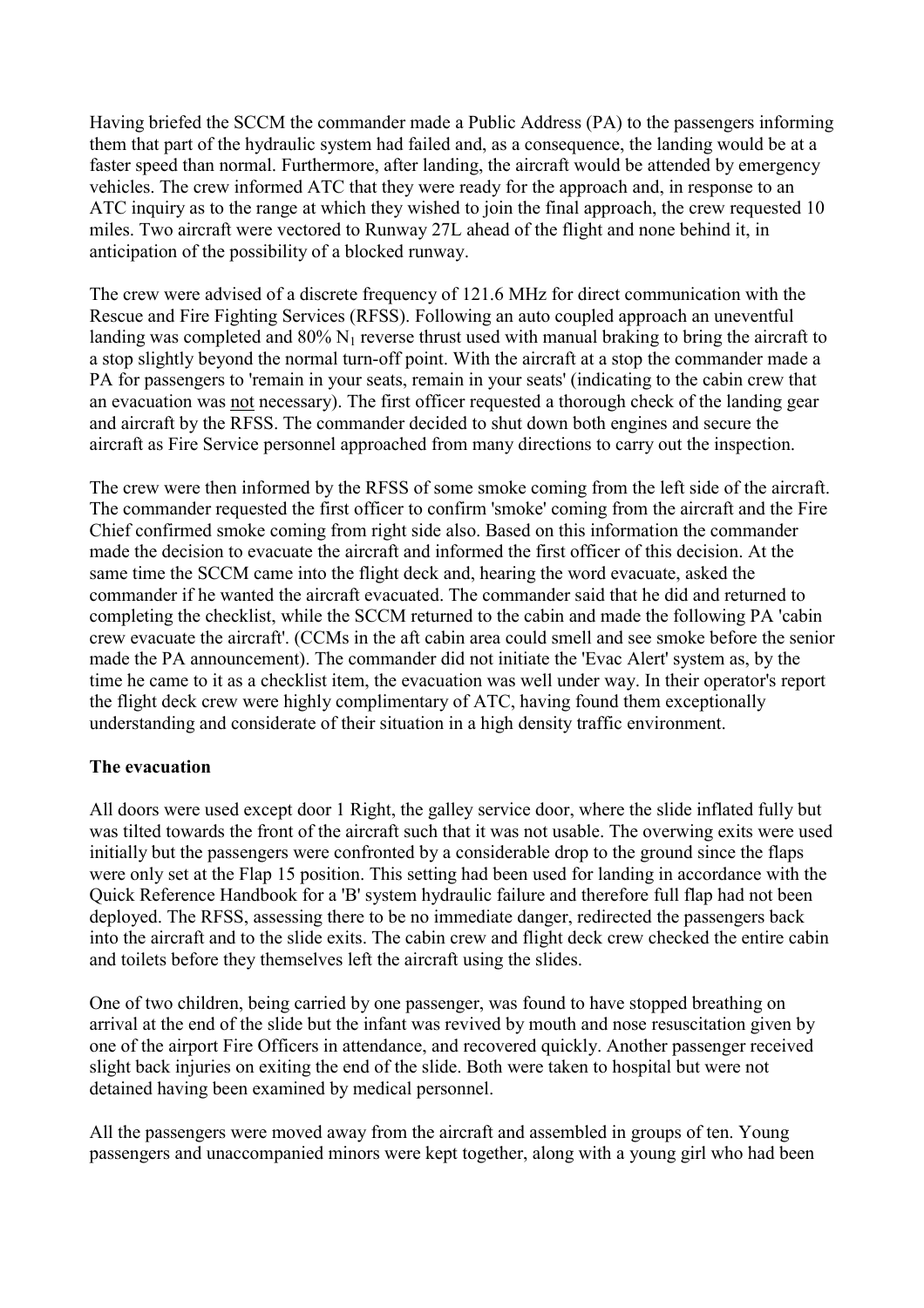separated from her mother when she exited the aircraft through the opposite door. Buses were brought to the aircraft and the passengers and crew were brought to the passenger terminal.

## **The hydraulic failure**

Technical examination showed the hydraulic 'B' system pump [P/N 5718F03] to have failed. Examination of this unit revealed damage to a plug and bleeder 'O' ring seal P/N NAS1612-4. The damaged 'O' ring exhibited one obvious defect in that it had flattened on the side which faces the belleville washer P/N 57446. Another pump was inspected because it had an 'O' ring installed which came from the same batch as the failed 'O' ring. The 'O' ring was removed and exhibited the same characteristics (flat side) as the failed 'O' ring, however overnight the 'O' ring resumed its original shape.

Six 'O' rings were sent to RAPRA Technology for testing, including the failed 'O' ring, the 'O' ring which was removed from the serviceable pump, an 'O' ring from the 'bad batch' and three 'O' rings from batch 1034521 for comparison purposes.

The maintenance organisation arranged for analysis of the 'O' rings. The defective 'O' ring was found to have failed because of mould misforming. The 'O' ring which was from the same batch as the failed 'O' ring and removed from the serviceable pump was found to have been heavily buffed to remove excess flash. Also the third 'O' ring from batch 1034562 was found to have been buffed. The three 'O' Rings from batch number 1034521 showed no defects. The exact cause of failure was either a seal pinched on assembly or a manufacturing fault due to buffing to remove excess flash. As either of these defects could have caused the hydraulic leak the complete batch of 'O' rings was withdrawn from service.

## **Failure of slide at door 1 right to deploy correctly**

The failure of door 1 right (1R) slide to deploy correctly was fully investigated. The slide was repacked by the individual who had previously packed it and was refitted to door 1R on the subject aircraft. A CCM opened the door and the slide deployed faultlessly. It was considered that the procedure whereby the manual inflation handle was to be pulled, regardless of the functioning of the automatic inflation system, could hazard the safety of cabin crew due to common system parts in both the manual and automatic sequences.

# **Safety actions**

Amongst several follow up actions taken by the operator the following are of interest to operators and maintenance organisations of similar types of aircraft

> 1 All stock in stores, and aircraft fitted 'O' rings P/N NAS1612-4, of batch number 1034562, were to be purged from the system.

2 The maintenance organisation issued instructions to all personnel involved in the fitting of 'O' ring seal P/N NAS1612-4 emphasising the need for particular attention to avoid pinching of the seal on assembly.